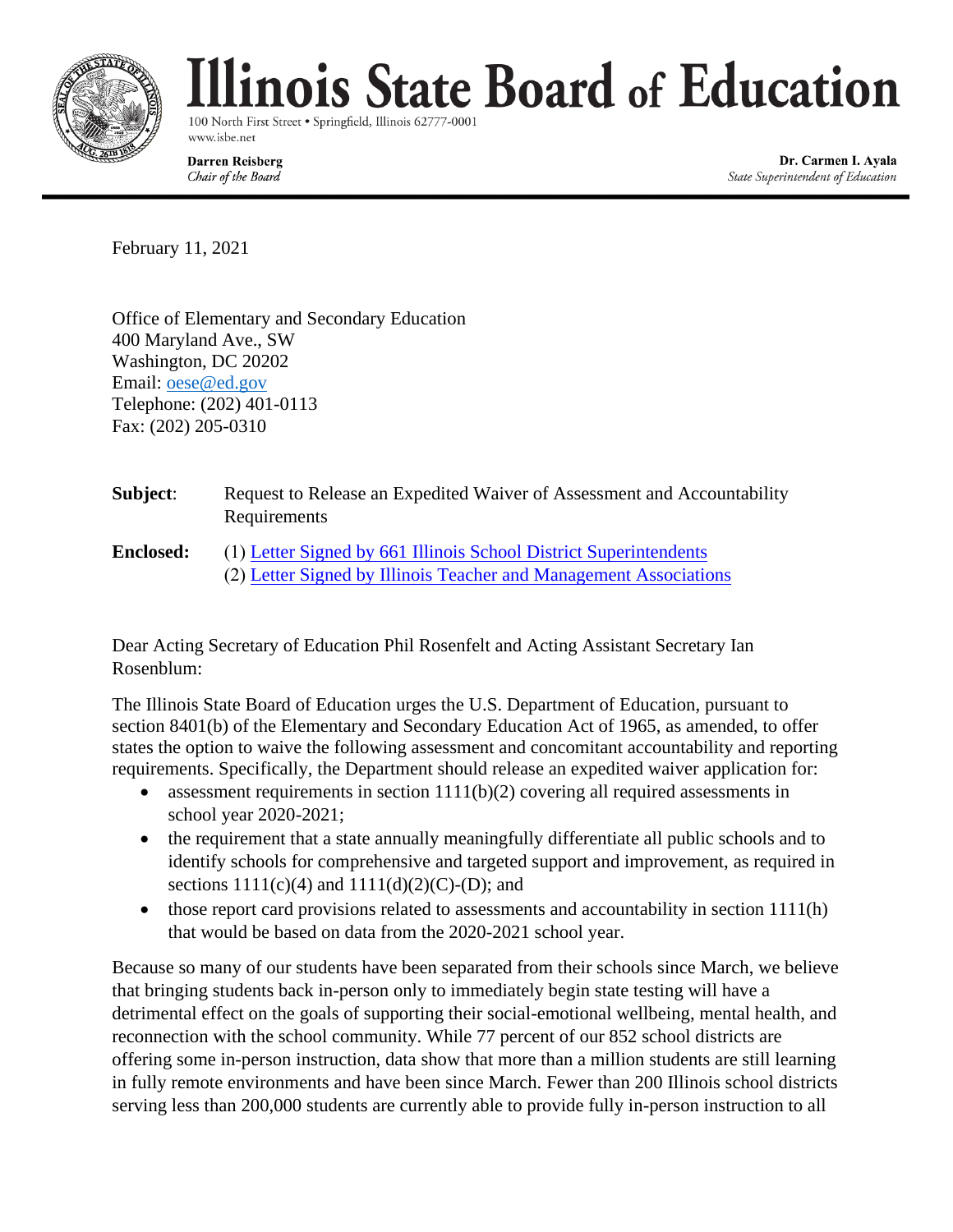students. Illinois students need their school and district administrators focused on resuming inperson instruction for the purposes of providing trauma-informed supports, increasing the quality of instruction, and rebuilding relationships between students and teachers. The administration of state assessments would take away from these critical endeavors that are foundational to the recovery of our educational systems.

The decision to submit this request is the result of rich collaboration with a wide variety of individuals with a deep commitment to public education and the belief in its power transform lives. Over the past several months, the Illinois State Board of Education has heard from superintendents, building principals, classroom teachers, parents, and students regarding their thoughts and concerns on federally required assessments for the 2020-2021 school year. Enclosed, please find a joint statement from the leaders of our two state teachers unions and of our principal and district administrator associations, as well as a joint statement signed by 661 individual Illinois school district superintendents.

Our request is further premised upon the following:

- Illinois educators understand and believe in the importance of assessment results, but the likely variability in participation across the state will limit the comparability and usefulness of the data at both the individual student and student group levels. The potential yet diminished benefits of using incomplete state assessment data as a means of understanding the scope of learning loss that may have occurred as a result of the pandemic do not outweigh the significant burden that the administration of state assessments would incur on our students, families, teachers, and administrators.
- After hearing the concerns of district and school leaders, teachers, families, and students, ISBE delayed its testing windows in order to provide as much flexibility for administration under socially distanced conditions. Currently, and in addition to supporting the academic, social, and emotional needs of students, districts are utilizing time and resources to ensure transportation and safe logistics for testing. This time could be better spent coordinating vaccination administration for educators and the larger community and providing necessary supports for students. Without a clear signal that the Department will permit an assessment waiver, districts will continue to plan for the administration of assessments. This is not the optimal use of their time or resources.

The Illinois State Board of Education firmly believes in the importance of assessment: the practice of collecting evidence about student learning to provide students with feedback and to inform supports and instructional design. Assessment is still critically important to helping students recover from the pandemic. Schools, districts, and teachers can and should continue to conduct formative assessments at the local levels to understand the impact of the pandemic on student learning and provide holistic and individualized supports.

We also believe in accountability as a means of identifying our schools and our students in the greatest need of assistance. We acknowledge that a second year without state assessments will impact our longitudinal data and accountability systems; however, we are confident in our ability